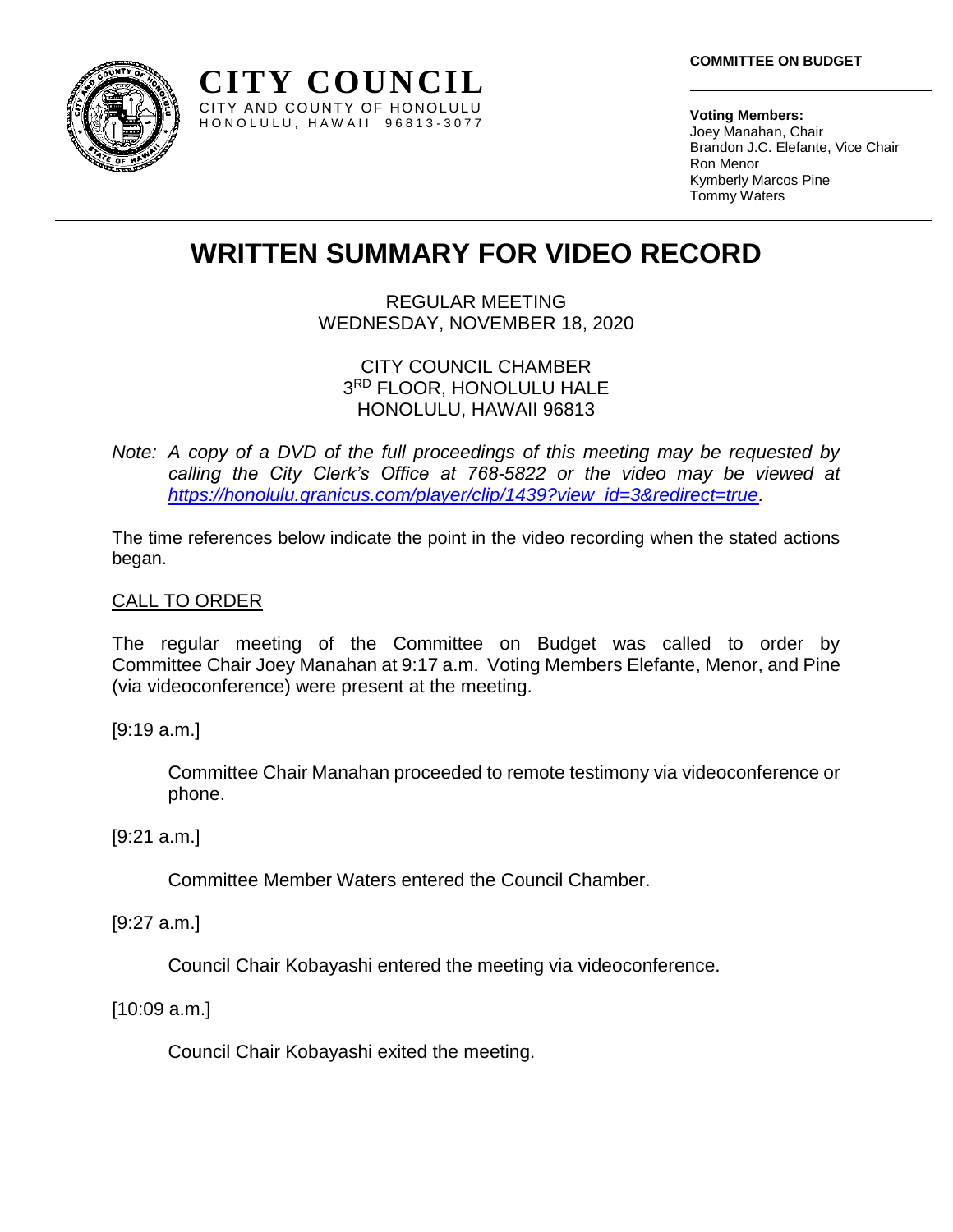[10:10 a.m.]

Committee Chair Manahan closed remote testimony.

# **ORDER OF BUSINESS**

FOR DISCUSSION

[10:10 a.m.]

1. THE DEPARTMENT OF BUDGET AND FISCAL SERVICES' APPROPRIATE EXPENDITURE REVIEW OF THE HONOLULU FIRE DEPARTMENT'S CHARLES H. THURSTON TRAINING CENTER.

FOR ACTION

[10:38 a.m.]

2. RESOLUTION 20-294 – COMMITTEE REPORT 296

TRANSFER OF FUNDS (DFM).Authorizing the transfer of \$163,202 from Administration, Current Expenses to Administration, Salaries to cover the cost to fill permanent vacant and temporary contract positions under the Department of Facility Maintenance Administration.

[10:40 a.m.]

Resolution 20-294 reported out for adoption.

AYES: ELEFANTE, MANAHAN, MENOR, PINE, WATERS – 5. NOES: None.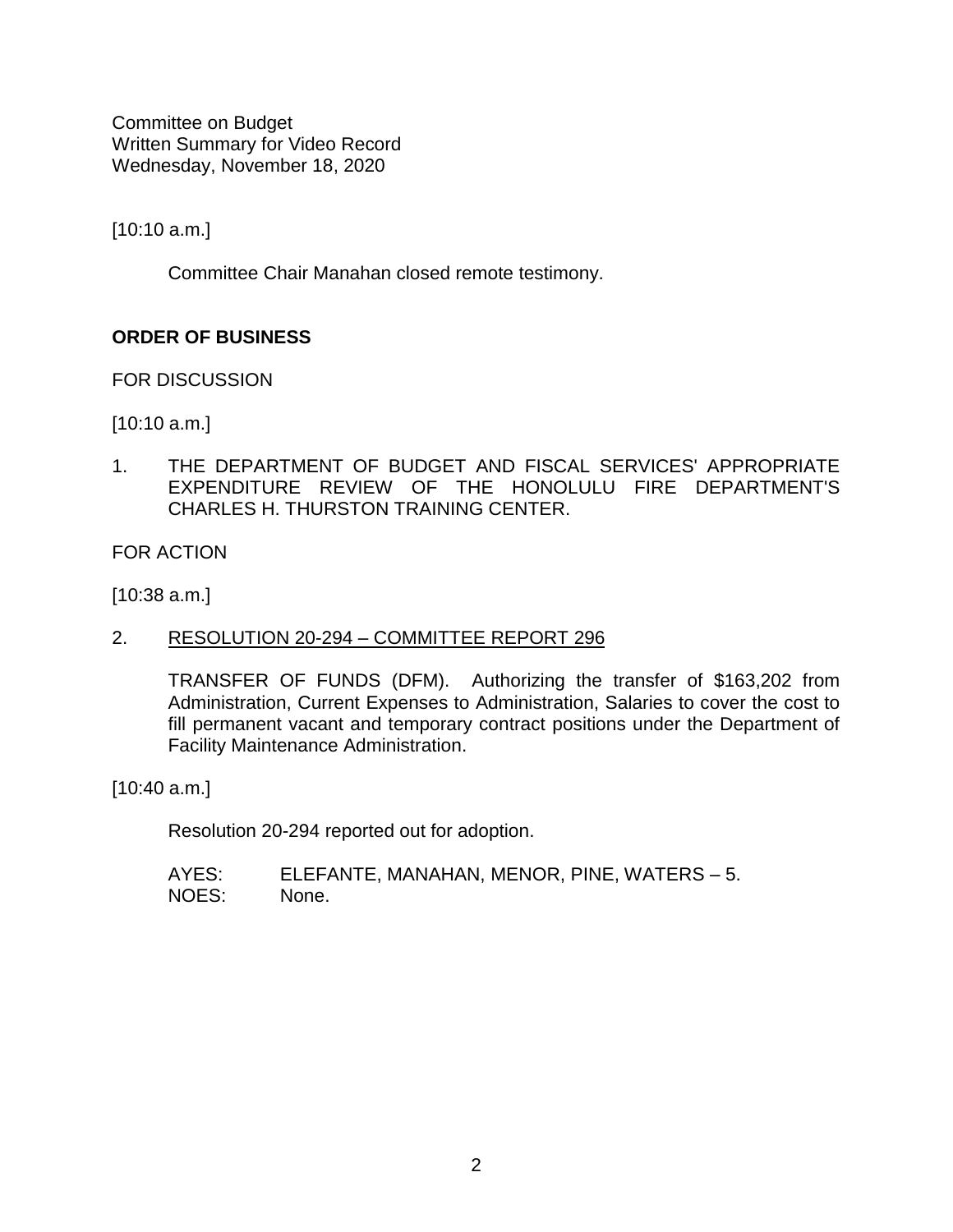[10:40 a.m.]

## 3. BILL 65 (2020), CD1 – COMMITTEE REPORT 295

OFFICE OF CLIMATE CHANGE, SUSTAINABILITY AND RESILIENCY. Codifying the duties and responsibilities of the Resilience Office and ensuring that the City meets its climate change and sustainability goals and objectives, consistent with Section 6-107 of the Revised Charter of Honolulu, state law, and the Paris climate agreement, and equitably builds resilience within Oahu's communities.

[10:44 a.m.]

Committee Member Pine exited the meeting.

[10:45 a.m.]

Council Chair Kobayashi entered the Council Chamber.

[10:46 a.m.]

Committee Member Pine entered the Council Chamber.

[11:14 a.m.]

Bill 65 (2020), CD1 amended to CD2 (OCS2020-1202/11/30/2020 1:23 PM) and reported out for passage on third reading.

AYES: ELEFANTE, MANAHAN, MENOR, PINE, WATERS – 5. NOES: None.

[11:15 a.m.]

#### 4. BILL 31 (2020) – COMMITTEE REPORT 294

REAL PROPERTY TAXATION. Providing real property tax relief with respect to certain real property.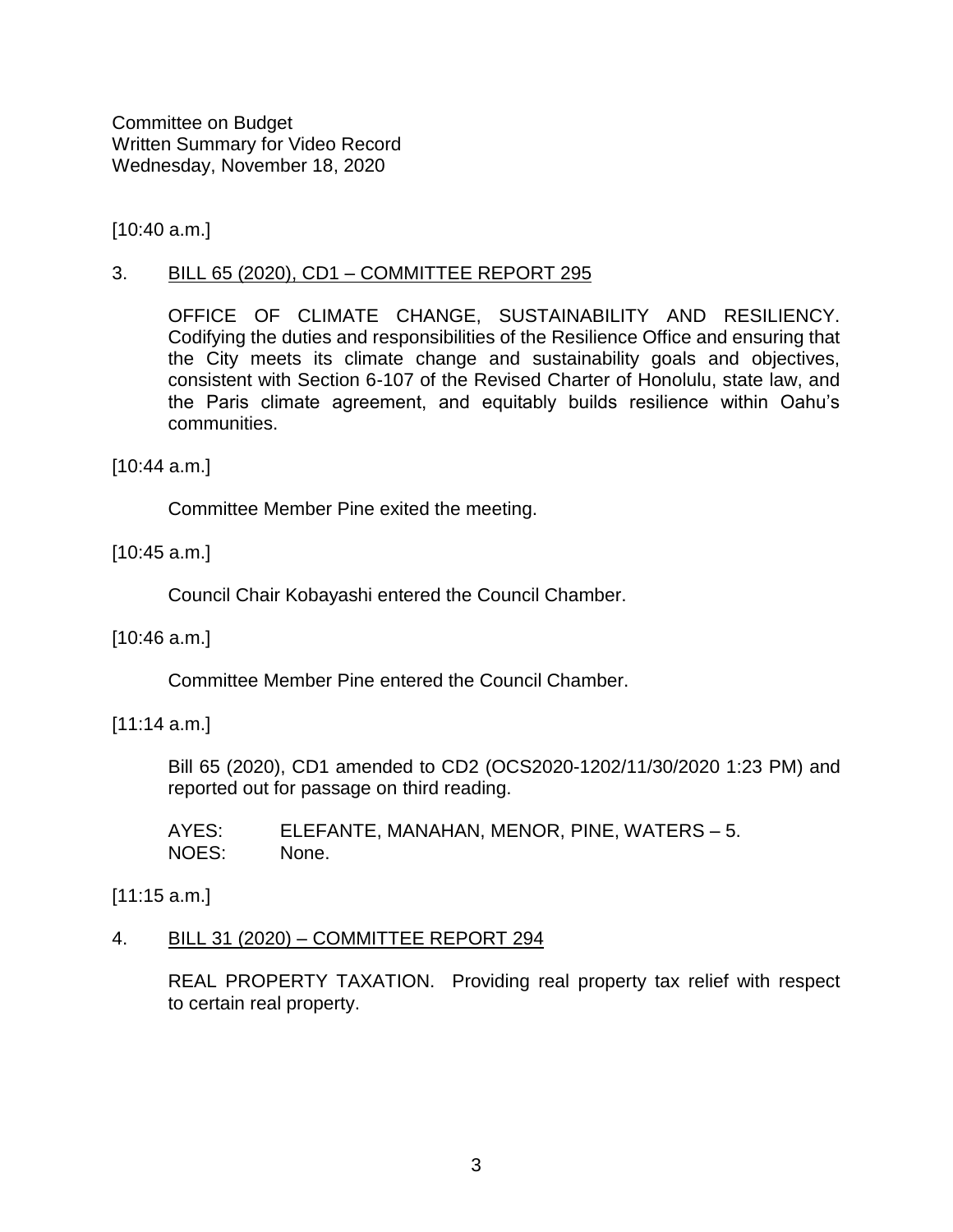[11:23 a.m.]

Councilmember Texeira entered the Council Chamber.

[11:40 a.m.]

Bill 31 (2020) amended to CD1 (OCS2020-1003/10/8/2020 1:26 PM).

| AYES: | ELEFANTE, MANAHAN, MENOR, PINE, WATERS - 5. |
|-------|---------------------------------------------|
| NOES: | None.                                       |

[11:40 a.m.]

Bill 31 (2020), CD1 reported out for passage on second reading and scheduling of a public hearing.

| AYES: | ELEFANTE*, MANAHAN, MENOR, PINE, WATERS - 5. |
|-------|----------------------------------------------|
| NOES: | None.                                        |

\*Committee Member Elefante voted aye with reservations.

[11:41 a.m.]

5. BILL 76 (2020)

REAL PROPERTY TAXATION.Addressing the taxation of vacant residential properties.

[11:43 a.m.]

Council Chair Kobayashi exited the Council Chamber.

[11:45 a.m.]

Action on Bill 76 (2020) postponed to a date and time to be determined by the Committee Chair.

AYES: ELEFANTE, MANAHAN, MENOR, PINE, WATERS – 5. NOES: None.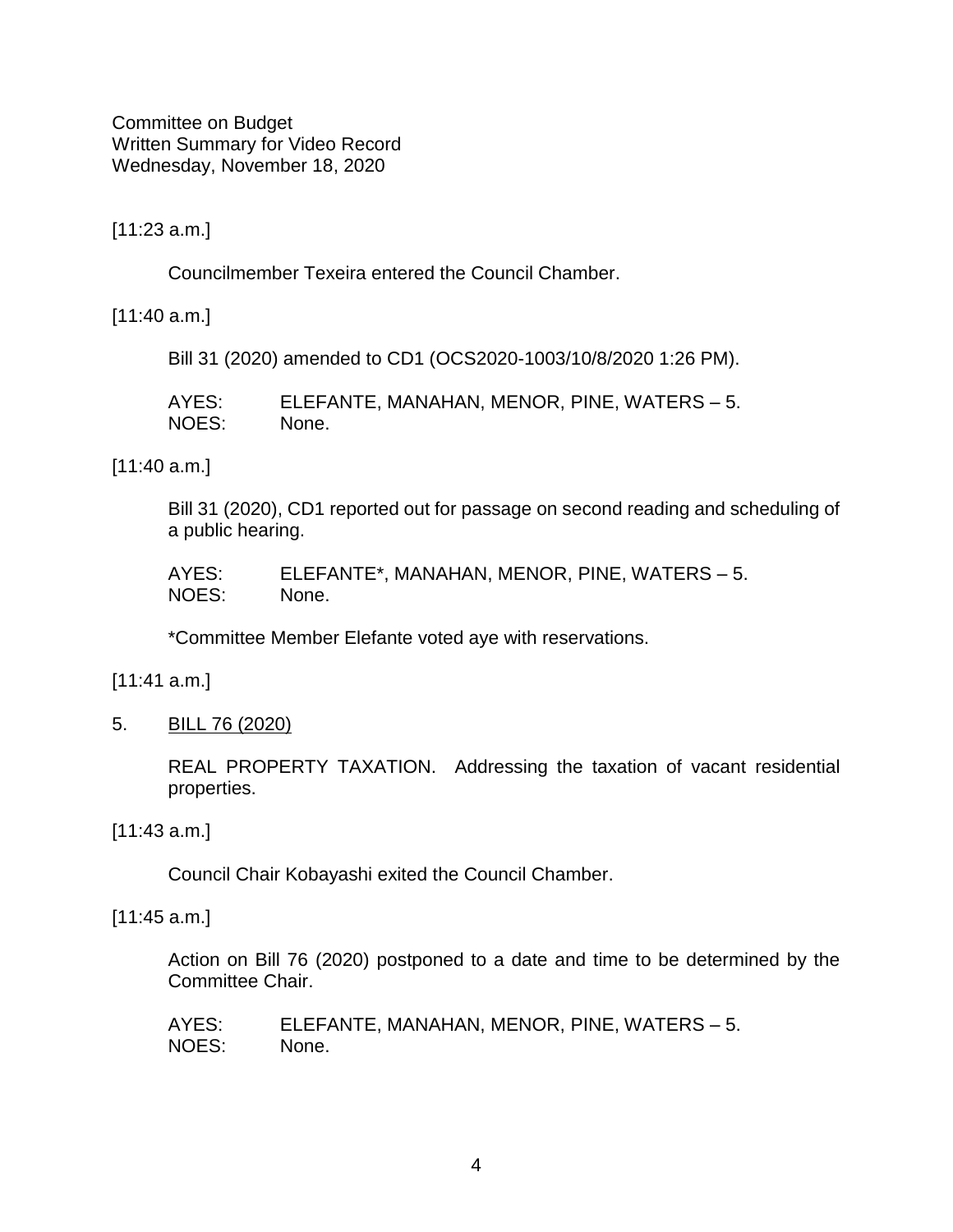[11:45 a.m.]

Councilmember Texeira exited the Council Chamber.

[11:46 a.m.]

## 6. RESOLUTION 20-311 – COMMITTEE REPORT 299

REAL PROPERTY TAX INSTALLMENT PAYMENTS. Expressing support for the City Administration's proposal to allow the real property taxes due for Honolulu properties on February 20, 2021 to be paid in monthly installments, without penalties or interest.

[11:55 a.m.]

Resolution 20-311 amended to CD1 (OCS2020-1186/11/16/2020 2:53 PM) and reported out for adoption.

AYES: ELEFANTE, MANAHAN, MENOR, PINE, WATERS – 5. NOES: None.

[11:56 a.m.]

Committee Chair Manahan took Agenda Items 7 and 8 – Resolutions 20-299 and 20-300 – up together.

#### 7. RESOLUTION 20-299 - COMMITTEE REPORT 297

WASTEWATER SYSTEM REVENUE BONDS (JUNIOR SERIES). Authorizing the Acting Director of Budget and Fiscal Services to issue and sell not to exceed \$50,000,000 principal amount of wastewater system revenue bonds, Junior Series 2020 and related matters.

#### 8. RESOLUTION 20-300 – COMMITTEE REPORT 298

WASTEWATER SYSTEM REVENUE BONDS (SENIOR SERIES).Authorizing the Acting Director of Budget and Fiscal Services to issue and sell not to exceed \$425,000,000 principal amount of wastewater system revenue bonds, Senior Series 2020 and related matters.